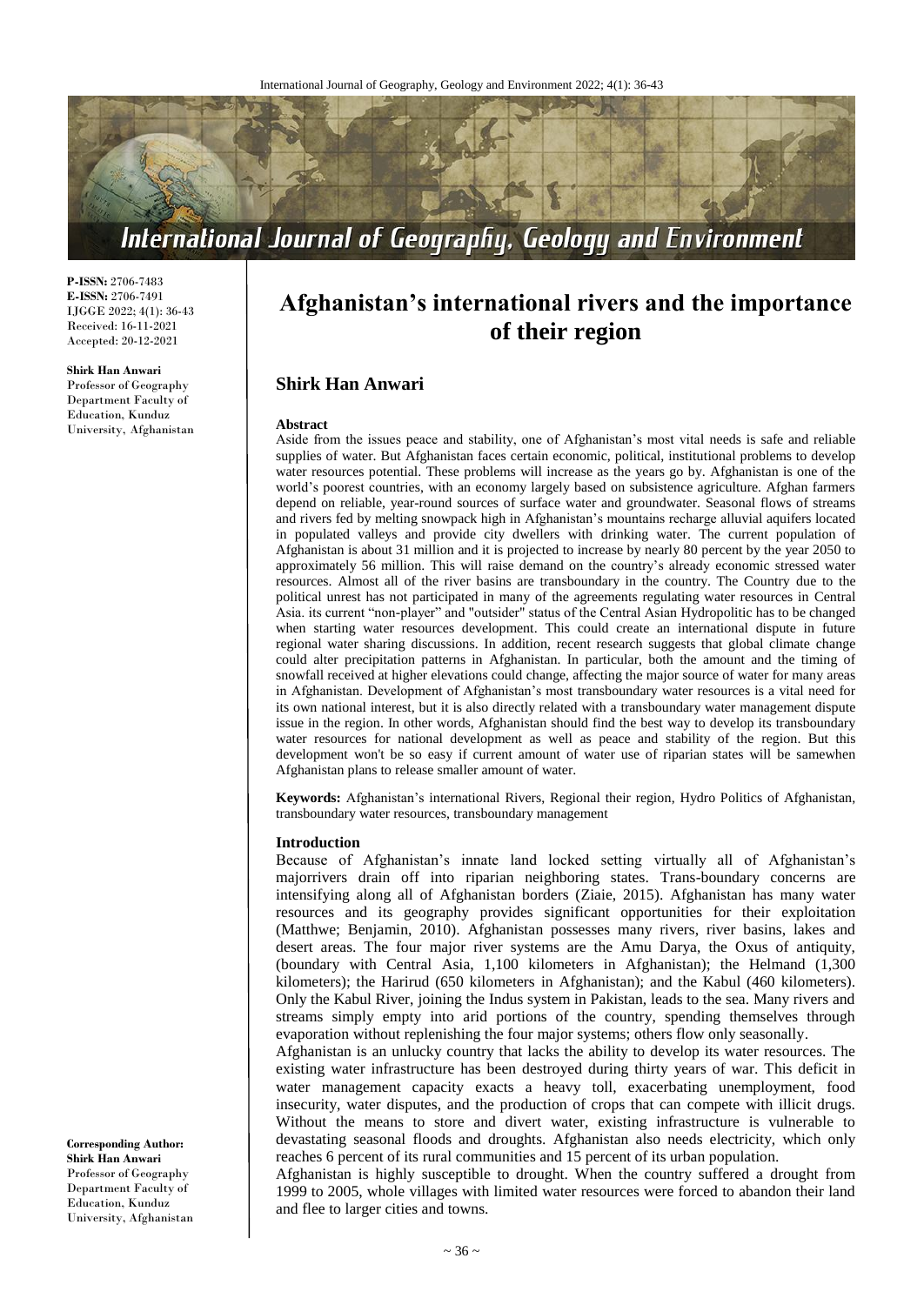Improving the national and transboundary management of water resources of Afghanistan is a necessity to improve the lives of millions of people. Enhanced regional cooperation to avoid tension over the use and management of shared

water resources will be crucial to the success of the Afghan government's and the international community's efforts to provide a secure and stable future for the country and its neighbors.



**Photo 1:** A tale of three Afghanistan's: Deserts, mountain streams and growing cities. Credit: topand middle: Thomas J. Mack, USGS; bottom: ©iStockphoto.com/MieAhmt (Matthwe; Benjamin, 2010).

# **2. Hydrology of the river basins**

Afghanistan divides hydrographically into four major river basins, the Amu Darya, Harirud-Murgab, Helmand and the Kabul River Basin, all of which cross international boundaries (Schroeder, 2015)<sup>[3]</sup>.

Additionally, Afghanistan's water resources are unequally distributed. The Amu Darya Basin, including the Harirud

and Murgab Basin and non-drainage areas, covers about 37percent of Afghanistan's territory but contains about 60% of the water flow. The Helmand Basin covers about 49% of the territory and holds only 11 percent of water flow. The Kabul- Eastern River Basin, with area coverage of about 12 percent holds around 26 percent of the water flow.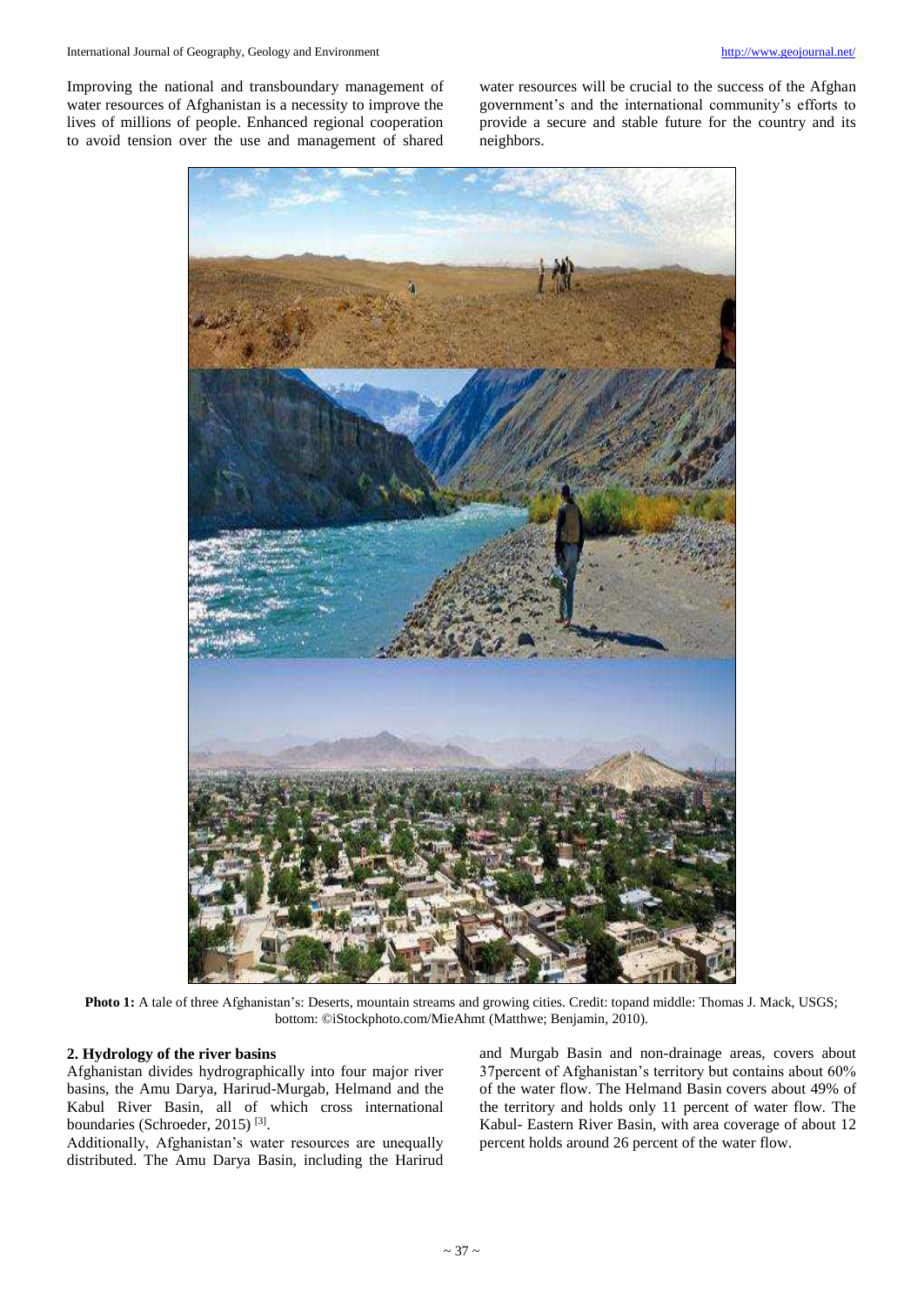International Journal of Geography, Geology and Environment <http://www.geojournal.net/>



**Fig 1:** Afghanistan map and Transboundary Rivers.

**The Amu Darya** is one of the longest rivers in Central Asia. It flows into the Aral Sea and forms part of Afghanistan's borders with Tajikistan, Uzbekistan and Turkmenistan. Water resources from the Amu Darya are shared between Afghanistan and all of the Central Asian states through which it runs,

**The Harirud-Murgab** represents about 12% of Afghanistan's water resources. It is centered in Herat, an intensely irrigated region of Afghanistan. The river flows through Iran, ending in Turkmenistan, and acts as a border between Afghanistan and Iran and further between Iran and Turkmenistan.



**Fig 2:** Locations of Afghanistan's major drainage basins, reinstalled stream gage stations and the Kayak Reservoir, a major source for hydropower and irrigation in the Helmand River Basin. Credit: Thomas J. Mack, USGS (Matthwe; Benjamin, 2010).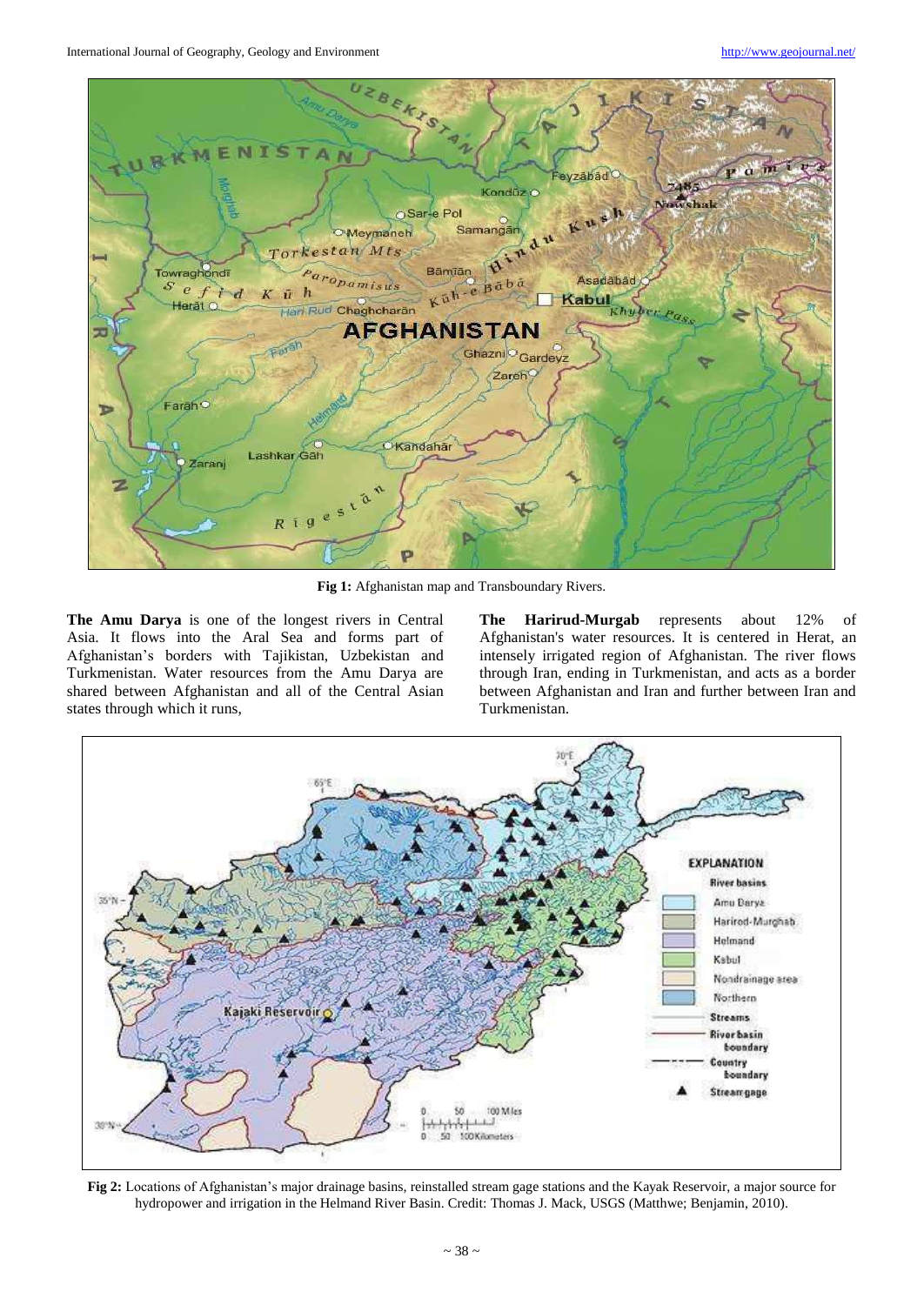**The Helmand river basin contains** the longest Afghan river, which forms the Afghan-Iranian border for 55 kilometers. Water from the Helmand basin is used primarily for irrigation.

**The Kabul River flows through** Afghanistan and Pakistan and represents approximately 26% of the available water resources in Afghanistan. There is presently no agreement between Afghanistan and Pakistan concerning the distribution of the water resources available in the Kabul River (Schroeder, 2015)<sup>[3]</sup>.

#### **3. Water Resources Development Difficulties**

Drinking water supply and water for irrigation is the priority for the Afghanistan. But as the country develops further, additional water supplies will be required for anticipated mining and mineral processing activities, as well as for associated businesses and communities that will be vitally important to Afghanistan's future stability. But there are some difficulties as indicated below; Following decades of invasion and civil war, Afghanistan lacked the technical capacity, the communications infrastructure, and the modern equipment necessary for effective hydro geologic investigations of its water resources.

The difficulty of obtaining safe and reliable supplies of water in Afghanistan is heightened by the fact that waterresources data collection was suspended around 1980 due to civil strife and the Soviet invasion. Subsequently, much of the institutional knowledge relating to water resources was lost, most of the country's water monitoring equipment was destroyed, and the abilities of Afghan water scientists stagnated (Matthwe; Benjamin:2010).

## **3.1. Recent Developments**

Recent developments have begun re-establishing civil hydrologic expertise, and have led to the creation of local and national groundwater monitoring networks and a national climatic network as well as functioning streamflow and reservoir water level gaging network.

Although further improvements are needed, these advances should assist Afghanistan's planners and managers to assess and monitor current and future water resources.

In 2004, U.S. Geological Survey (USGS) researchers arrived at the Afghanistan Geological Survey (AGS) headquarters in Kabul to begin a decade-plus long collaboration with AGS scientists. Since 2004, USGS efforts have focused principally on basic skill building. For example, USGS scientists have provided training to Afghan scientists and technicians in using modern computerized techniques required for hydrologic monitoring and for maintaining large databases (Matthwe; Benjamin:2010).

One of the first projects USGS and AGS engineers undertook was to investigate water resources in th Kabul Basin. By 2010, AGS engineers applying the lessons learned in Kabul had established similar groundwater monitoring networks in the major population centers Meanwhile, collaborative work with the Danish Committee for Aid to Afghan Refugees, an international NGO, led to the development of a national network of more than 150 wells to monitor groundwater levels. Administered by Afghan engineers, this first national groundwater network will be vital to detecting and assessing regional trends in future groundwater levels and quality.

By the late 1970s, Afghanistan had a functioning stream

flow and reservoir water level gaging network that consisted of 169 stream gages distributed across the country. This network operated until 1980 when most stream gages were destroyed or fell into disrepair. From 1980 to the early 2000s, Afghanistan's original streamflow records were misplaced or destroyed and the data were lost.

From 2006 to 2010, USGS and MEW researchers worked to recover daily streamflow data from whatever historical documents hadn't been destroyed and could be located.

Nationwide, approximately 127 historical stream gages were re-established and supplied with modern equipment from 2008 to 2011 as part of a USGS and World Bank program. In March of 2014, the United States Agency for International Development ("USAID") contracted with Laura A. Schroeder to conduct a three-week consultation mission in an active war zone in Kabul, Afghanistan. The goal of this mission was to provide international water law expertise in developing a decentralized and sustainable water use system by analyzing the current methods of the Country's governance within its various river basins (Schroeder, 2015)<sup>[3]</sup>.

The mission focused on teaching Public Administration and Governance Training for the basin and local agencies, as well as members of the Technical Secretariat Council on Water. Through this training and teaching, the goal was to provide solid practical instruction to Afghanistan senior and technical staff to facilitate understanding of the deficiencies and challenges within the water sector, and to assist in implementing Afghan water code.

## **3.2. Climate: The Context for Water Resources**

Effect of climate change is a critical unknown factor in Afghanistan's water resources development. "May Kabul be without gold, but not without snow," implores an Afghan proverb. Afghanistan relies on winter snowfall in the mountains to replenish the snowfields and glaciers that supply water to its perennial and ephemeral rivers and streams. Reductions of the mountain snowpack and glaciers due to climate change could have a profound effect on Afghanistan's water resources (Matthwe; Benjamin:2010). In 2010, the USGS and AGS assessment of Kabul Basin's water resources found that about half of the shallow groundwater supply wells could become dry or unusable due to declining stream flows and recharge under projected climate change by 2050.

#### **4. Water Management and Transboundary Agreements**

Afghanistan is the second-largest contributor of water resources to the Amu Darya after Tajikistan, so there is an obvious need for cooperation between Afghanistan and the Central Asian states. Yet Central Asian states have had limited engagement with Afghanistan, in part because of differences among Central Asian states themselves. (Disagreements between Uzbekistan and Tajikistan are the reason why a memorandum of understanding between Afghanistan and Tajikistan on trans-boundary water use has been pending for years).

No bilateral or multilateral treaties have been signed on the Harirud and Murgab (Matthwe; Benjamin:2010). Historically, cooperation and trust between Iran and Afghanistan on the issue of water has been limited. With the exception of an unbinding 1973 water accord that defined an acceptable rate of discharge from the Helmand, there are no formal water - sharing agreements. Trust was further eroded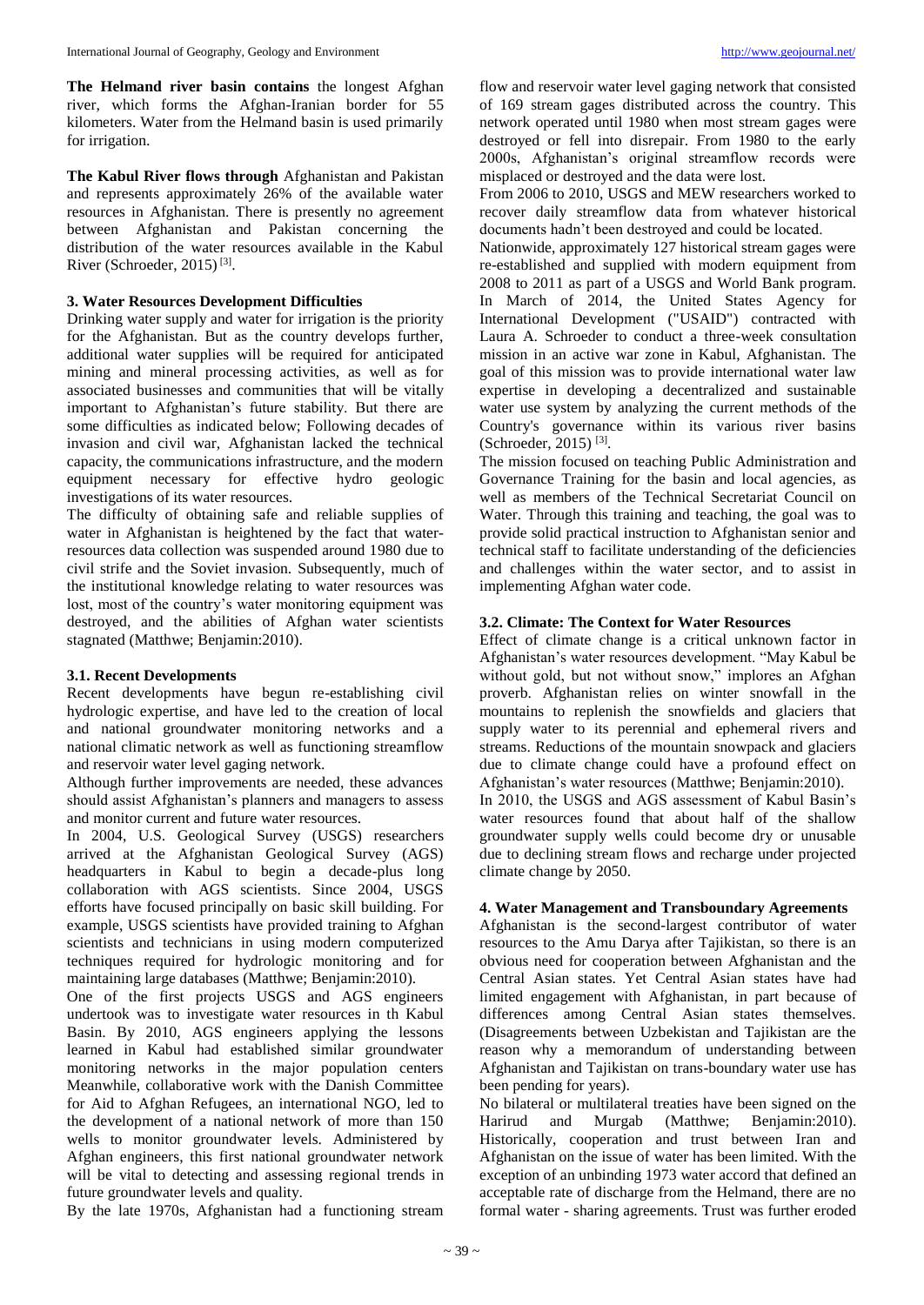when the accord was breached by Afghanistan during a drought from 1998 and 2002. The development of more water infrastructure in Afghanistan, unbounded by agreements, will increase Iran's vulnerability

# **4.1. Hydropolitic of Afghanistan**

Afghanistan is the only non-player country in the region

although it is all rivers are transboundary. Afghanistan's reluctance in Hydropolitic is partly due to having a weak bargaining position compared to its neighbors. It is clear that after three decades of conflict, Afghanistan has a severe lack of technical knowledge, institutional capacity relative to its neighbors and very poor hydro-meteorological data.



**Fig 3:** Helmand River Basin.



**Fig 4:** Murgab-Hari Rod, Kabul, Amu Darya River Basins.

At the same time, it is also important to recognize that Afghanistan's neighbors have not undertaken any serious efforts to incorporate Afghanistan either. Existing frameworks for regional cooperation on some of the shared

water resources continue to exclude Afghanistan10. But when Afghanistan is able to start develop water resources; the regional stability balance will be threatened. Because no bilateral legal frameworks on shared water resources exist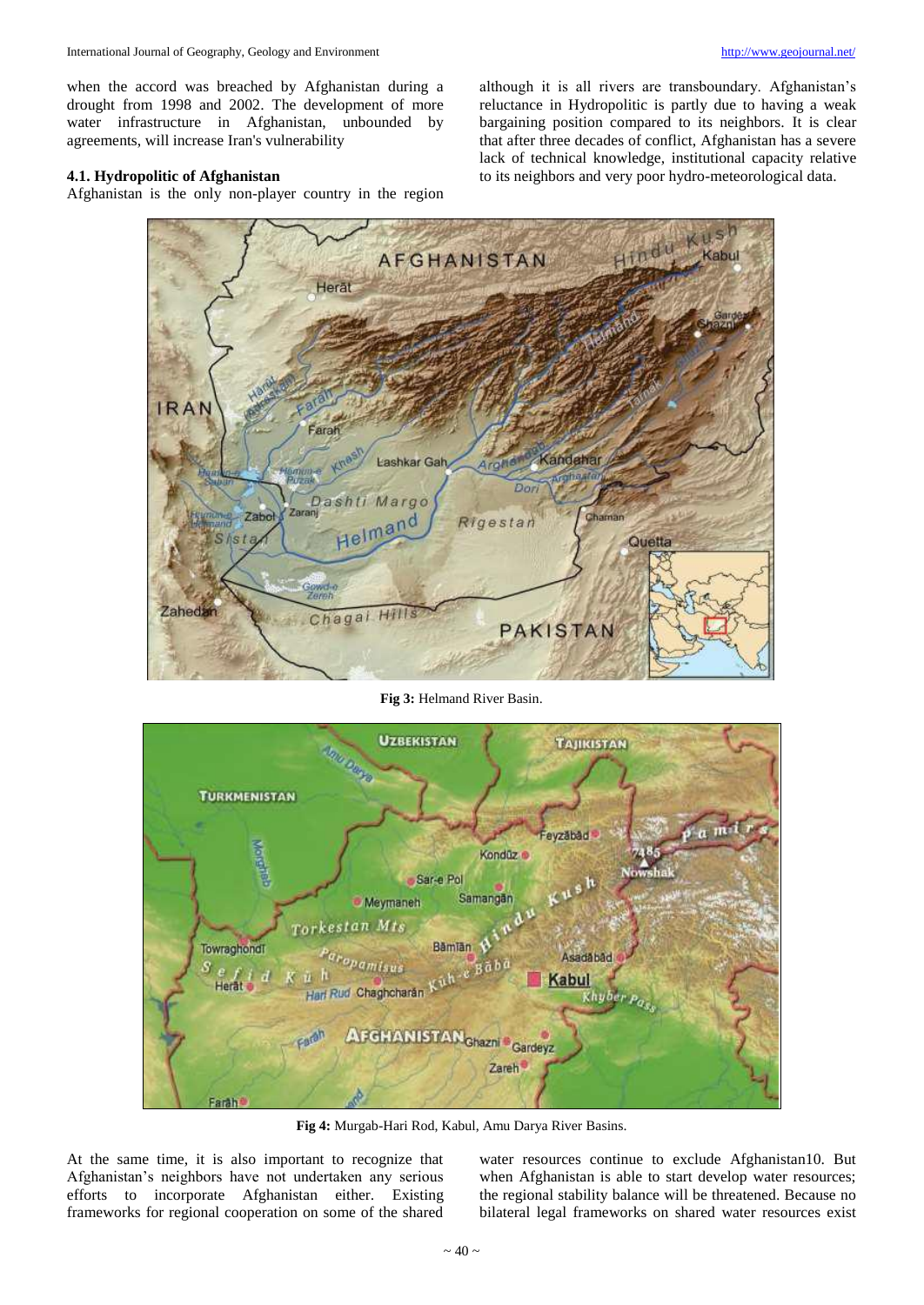except for the 1973 bilateral treaty between Afghanistan and Iran on the Helmand River,

#### **4.2. The Amu Darya Basin Agreements**

Development of agriculture (in all riparian states) and hydroelectric power (in Tajikistan and Afghanistan particularly) depend heavily on the water resources of the Amu Darya. It is also crucial water to the livelihoods of 44 million people in the Aral Sea Basin. Since 1873, Afghanistan and its northern neighbors - Russia, the Soviet Union, and the Central Asian states - have concluded agreements relating to the Amu Darya. But no water resource sharing schemes were ever stipulated.

The most significant agreements:

- The Frontier Agreement between Afghanistan and Russia  $(1873)$ ; ..
- **The Frontier Agreement between Afghanistan and the** Union of Soviet Socialist Republics (1946); and,
- The treaty between the government of the U.S.S.R. and the Royal Government of Afghanistan concerning the regime of the Soviet-Afghan state frontier (1958).

In 1977, Afghanistan sent a delegation to Tashkent and Uzbekistan to negotiate a water sharing agreement. The Soviet Union could only offer 6,000 cubic meters a year, which was 3,000 cubic meters short of the Afghan demand. An agreement failed to materialize (Rycroft; Wegerich: 2009).

## **4. 3. The Harirud-Murgab River Basin Agreements**

The Harirud-Murgab River Basin represents about 12 percent of Afghanistan's water resources and is centered on the intensely irrigated area of Herat. It rises in the central Hazarajat and flows west through northeast Iran before exhausting itself in Turkmenistan. No bilateral or multilateral treaties have been signed on the Harirud and Murgab. A number of regional frameworks established Amu Darya Basin do not cover the Harirud-Murgab River Basin directly. Iran has indicated readiness to cooperate bilaterally and trilaterally with Afghanistan and Turkmenistan. However, bilateral and/or trilateral frameworks of cooperation are yet to be developed. Furthermore, Iran and Turkmenistan did not consult Afghanistan when jointly building the Doosti Dam on the Harirud, which has increased concerns in Kabul (Matthwe; Benjamin: 2010). In 2005, Iran and Turkmenistan constructed the Doosti Dam, with each country agreeing to equal rights to the river; however neither country consulted Afghanistan prior to constructing the dam. The current \$200 million dam project in the works to divertwater from Iran to Afghanistan will severely restrict water flow to Iran. Because Afghanistan was not consulted prior to the construction of the Doosti Dam, Afghan officials state they have no plans to negotiate water rights with Iran prior to building the new dam. This project may potentially cause a great set back in the great strides towards peace which has taken place between these two countries.

# **4. 4. The Helmand River Basin Agreements**

The Helmand River is a special river in terms of Afghanistan's Hydropolitics. It is the longest of Afghanistan's rivers, shared between Afghanistan and Iran and the only river basin on which Afghanistan has entered

into a formal agreement with a neighbor. The Helmand River is at approximately 1,300 kilometers (800 miles). It rises in the Hindu Kush mountain crossing southwest, it forms the Afghan-Iranian border for 55 kilometers. The water resources of the Helmand River Basin are used extensively for irrigation. Its water is crucial for Afghan and Iranian farmers in Sistan and Baluchistan alike. Therefore, implementation and expansion of various water infrastructure projects is raising the tension in the basin.

On September 7, 1950, the Afghan and Iranian governments signed an agreement establishing the Helmand River Delta Commission to elaborate technical methods to share the Helmand River's water between Iran and Afghanistan. The commission was to provide an engineering basis for mutual accord regarding the apportionment of the waters of the Helmand. Iran and Afghanistan did not agree with the commission's 1951 report. However, the bilateral treaty on the allocation of the Helmand River's water resources. The agreement allocates 26 cubic meters per second to downstream Iran. However, the treaty was never fully implemented and disputes arose over the terms of the allocation. Due to the 1973 Afghan coup, the 1978-1979 revolution in Iran, the 1979 Soviet invasion of Afghanistan, and the rise and fall of the Taliban, the treaty was never fully implemented and disputes over the terms of agreement remained14. Improved Kabul-Tehran relations following the ouster of the Taliban have not yet yielded a solution. However the Afghan and Iranian Helmand River commissioners currently meet on a quarterly basis to promote bilateral cooperation and the formation of subcommittees on dredging and food control in the Helmand.

Additionally, Iran and Afghanistan have made constructive efforts Hamun Lake. They have worked in close cooperation since 2003 with the United Nations Environment Programme (UNEP), the United Nations Development Programme, and the Global Environment Facility (GEF) through a process of trilateral sessions between Afghanistan, Iran, and UNEP. As a downstream user of the water resources of the Helmand River, Iran has an obvious interest in cooperating with Afghanistan. Current Iranian technical assistance to the construction of a research institute in the Afghan Ministry of Energy and Water can serve as an example for the enhancement of regional data and information sharing (Ziaie, 2008).

# **4.5. The Kabul-Eastern Basin Agreements**

The Kabul River flows in eastern Afghanistan and northwestern Pakistan. It is approximately 700 kilometers long, of which 560 kilometers flow through Afghanistan and pass into Pakistan. It joins the Indus RiverThe water resources of the Kabul River are essentially shared between Afghanistan and Pakistan. Despite repeated attempts on both sides to reach an agreement on the Kabul River, such an agreement has not materialized. The technical committee established in 2003 maintained that its efforts failed because it did not receive sufficient river flow data from Afghan authorities. No institutionalized framework of cooperation on the Kabul River Basin currently exists. At the sidelines of the March 2009 meeting of the Economic Cooperation Organization, and Tajik leaders agreed to speed up implementation of projects on the water-energy nexus. Joint commitments of a similar nature were not made between Afghanistan and Pakistan.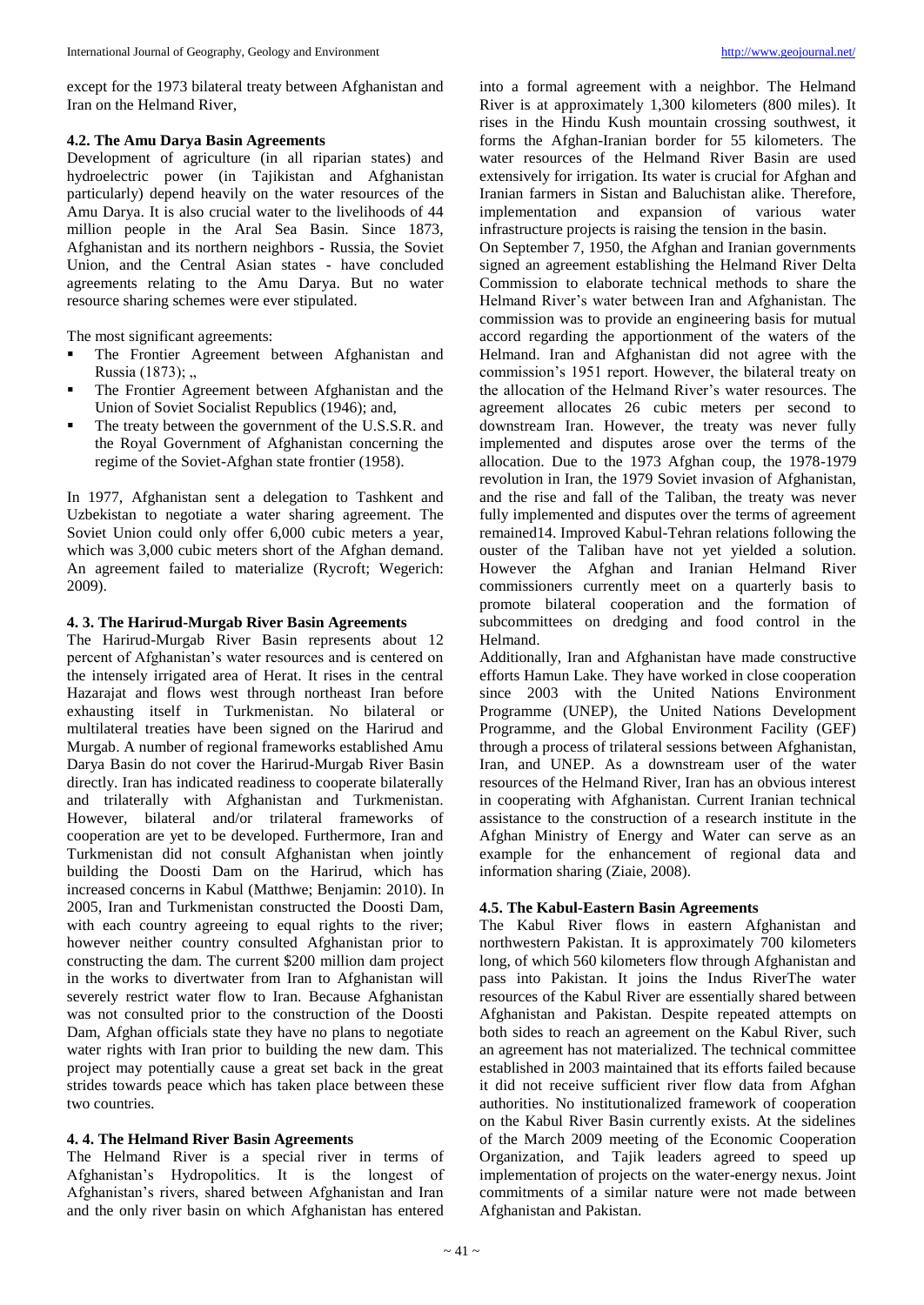## **5. Security of the region and water**

Clearly, security and development became the key elements of contemporary international relations, with water being an essential basis for security and driving force behind development. The Central Asian statesestablished a series of regional institutions and agreements with the expressed intention of allocating the Aral Sea Basin's waters and protecting the Aral Sea. They began with the 1992 Alamaty Agreement. In the following years a number of institutions were established. However, Afghanistan has not been a member of any of the water management related regional organisations however. On the other hand there is no evidence that the Central Asian states or the water bodies established have ever considered including Afghanistan. There is no textual exclusion to the fact that Afghanistan is an Aral Sea Basin state or contributor to the Amu Darya's waters.

Similarly in a report recording IFAS's first ten years, Afghanistan was only mentioned as a potential problem. The report stated that Afghanistan's future water demands are a "big uncertainty" for the other riparians (Aslov, 2003) [1]. In neither instance did IFAS or member states suggest that Afghanistan's membership was a way of addressing these "uncertainties." No bilateral agreements have been reached between Afghanistan and the Central Asian riparians either. In fact the only transboundary water agreement that the Karzai government has with any of its neighbours is with Iran over the Helmand (Hirmand) river (Government of the Islamic Republic of Afghanistan, 2007). The only Central Asian riparian that seems interested in serious dialogue with Afghanistan is Tajikistan (Horsman, 2008) <sup>[5]</sup>. Therefore regional security is very much depend on transboundary water use and management of the Afghanistan. In other words Afghanistan's water development project and Hydro policy will play very important role on the regional security.

# **6. Current conditions and future of the region**

Considering the last section before this part, it is not difficult to see that there are no regional mechanisms for cooperation on water in Southwest Asia that involve Afghanistan. With the exception of the 1973 bilateral treaty between Afghanistan and Iran on the Helmand River, no bilateral legal frame works on shared water resources exist, let alone regional frameworks. The Iran-Afghanistan dialogue on the Helmand River is the most developed. Additionally, recent agreements in the framework of ECO, RECCA, and other forums could start to serve as a fertile ground for bilateral and regional water diplomacy.

Regional cooperation requires political will, which, to date, has not been forthcoming. Several existing processes have shown the potential for bilateral - if not regional cooperation on water. Afghanistan is not a water dependent country from abroad but currently highly dependent on foreign aid to reach its national development goals. Since 2001, Afghanistan has received more than \$15 billion in official development assistance, not including an estimated \$50 billion in off-budget security expenditures.

Water resources development to stabilization and development in Afghanistan is therefore immense. Because of that many donors are giving considerable attention to the development of Afghanistan's water sector. But starting this development will be directly related with the Hydropolitic of Afghanistan for improvement of the cooperation.

## **7. Conclusions**

Water is more important to Afghanistan than any mineral or other natural resources. Population growth, urban expansion, more intensive agriculture and prospective mining operations will all require more water that is under the effects of climate change.

A comprehensive understanding of Afghanistan's most transboundary water resources by its scientists, engineers, political leaders and citizenry is vital for the future of this struggling nation. Afghanistan's reluctance to engage I regional dialogues on water has to be attributed, among other concerns, to the country's limited hydro meteorological capacity, the lack of adequately skilled human resources (with solid knowledge of international law and the ability to negotiate in international forums), and a knowledge gap of about thirty years of hydrological data due to war. Therefore, they are currently away from regional cooperation agreements on water fearing that they might lose in bilateral forums. Data acquisition and exchange could be a first vital step for the improvement of the cooperation with riparian states. But it seems that there is a long way for water cooperation between riparian states in the region. Building up cooperation on the nonpolitical, technical aspects of water is the most promising starting point for any eventual bilateral or regional framework of cooperation. Information sharing and building technical capacities would contribute to regional trust building and lay a foundation for regional cooperation on other policy issues as well.

There is unprecedented interest from the international community for Afghanistan's development, including considerable aid packages for the water sector. The international community efforts in a regional context, rather than a merely national context would be more important for Afghanistan's water development.

The international community should look beyond merely national realities and incorporate regional water strategies into political and development agendas. The country needs for urgent investment in capacity development and data collection which an area where the international community has much to contribute. Programs such as those provided by USAID developing water resource administration and governance provide education and support to those who might be able to negotiate international water agreements that will make a difference in stabilizing the region.

# **8. References**

- 1. Aslov S. IFAS 10 years (decisions and events), International Fund for Saving the Aral Sea Executive Committee, Dushanbe. 2003b.
- 2. United States Senate. Avoiding water wars: Water scarcity and Central Asia's growing importance for stability in Afghanistan and Pakistan. A Majority Staff Report prepared for the use of the Committee on Foreign Relations United States Senate. 2011.
- 3. Schroeder L, T. Ure, "River Basin Organization and Governance in Afghanistan". The XVth World Water Congress of the International Water Resources Association (IWRA) Edinburgh, Scotland, May 25-29, 2015.
- 4. King M, Sturtewagen B. "Making the Most of Afghanistan's River Basins Opportunities for Regional Cooperation" Report of The East West Institute New